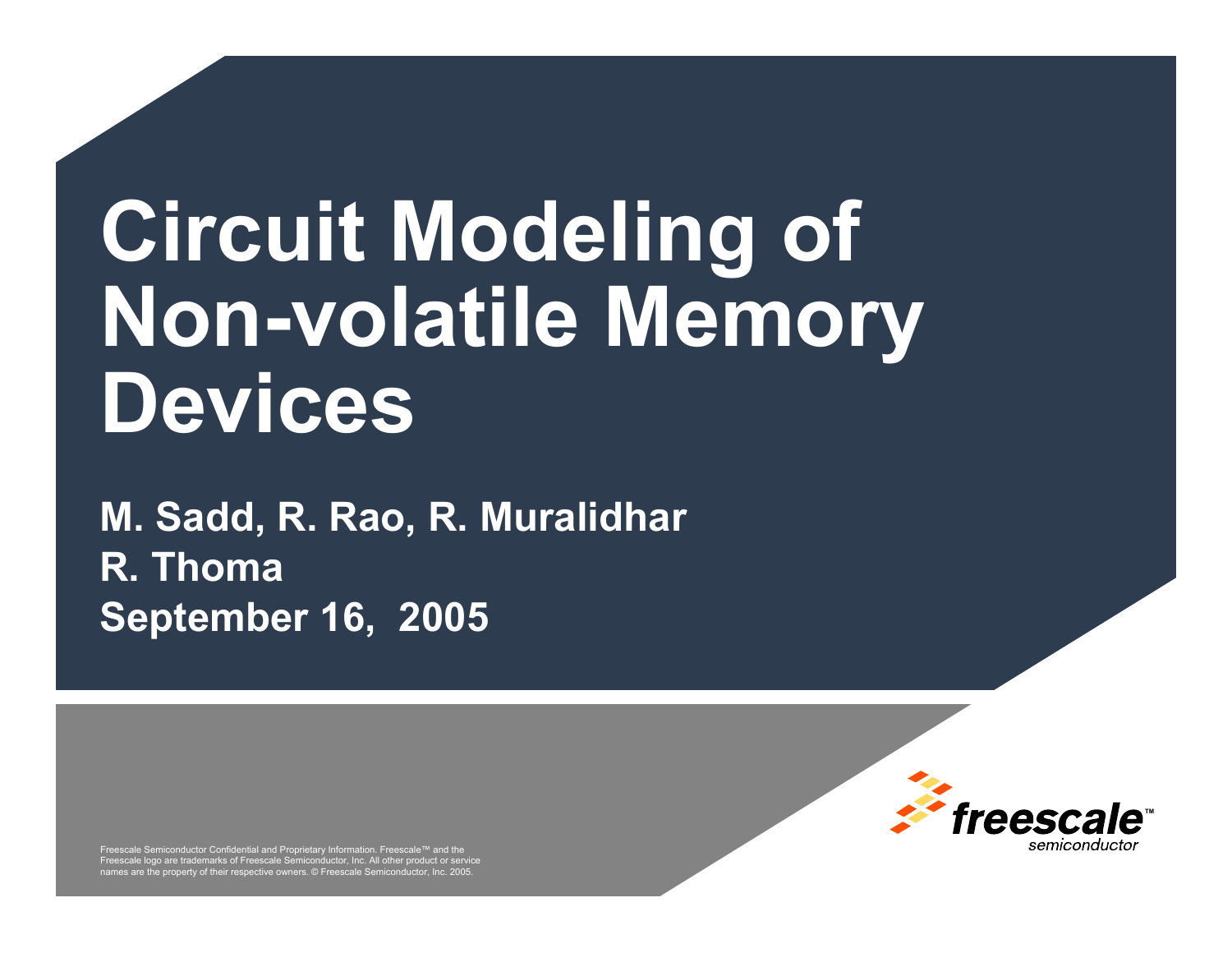

- •Introduction to flash
- •Capacitor sub-circuit and sense model
- •Challenges in Thin film storage model
	- Program/Erase and Endurance 2-bit per cell Reliability

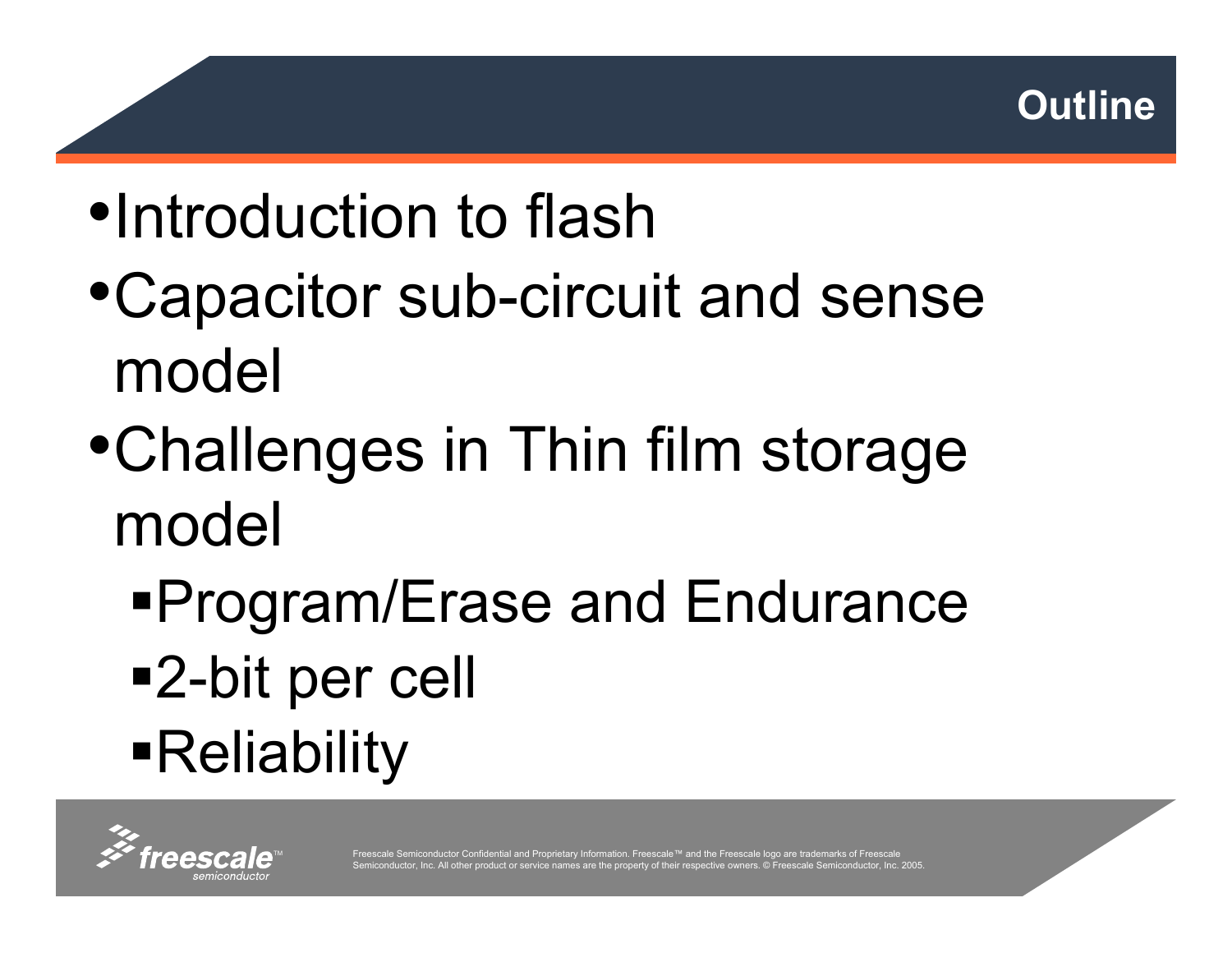#### **NVM operates with processes that normally cause failure**

| <b>Example</b> | <b>NVM Process</b>                             | <b>Failure Mode</b>                                 |
|----------------|------------------------------------------------|-----------------------------------------------------|
| <b>Fe-RAM</b>  | <b>Ferro-Electric Hysteresis</b>               | V <sub>t</sub> instability in High-k<br>dielectrics |
| <b>SONOS</b>   | <b>Charge Trapping in gate</b><br><b>stack</b> | <b>Fixed Charge instability</b>                     |
| <b>Flash</b>   | <b>HCI Programming/</b><br><b>Tunnel Erase</b> | <b>Stress-induced trap</b><br>creation and charging |

• **Need to model effects that are minimized in most other devices!**

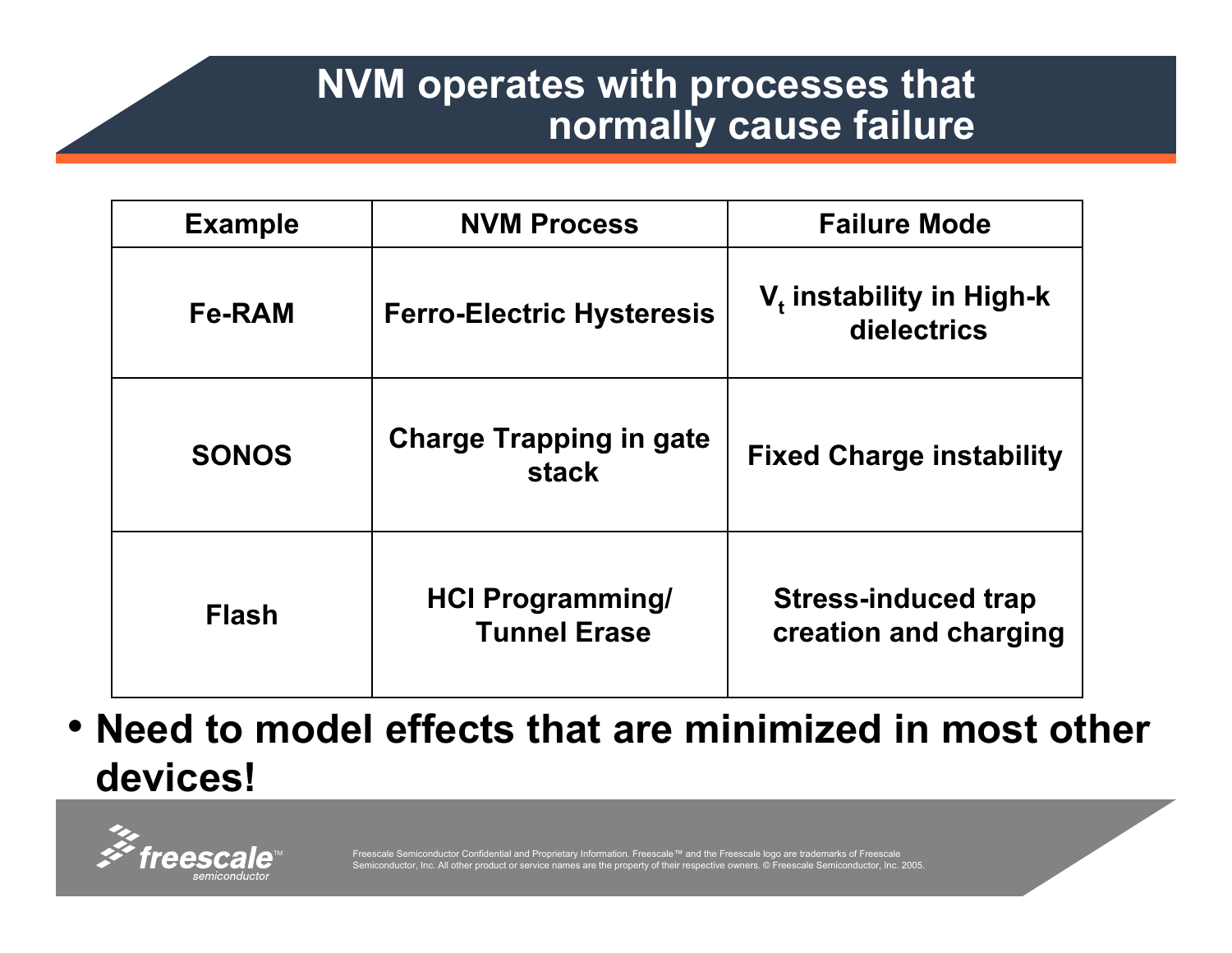#### **Flash Cell Over-view**



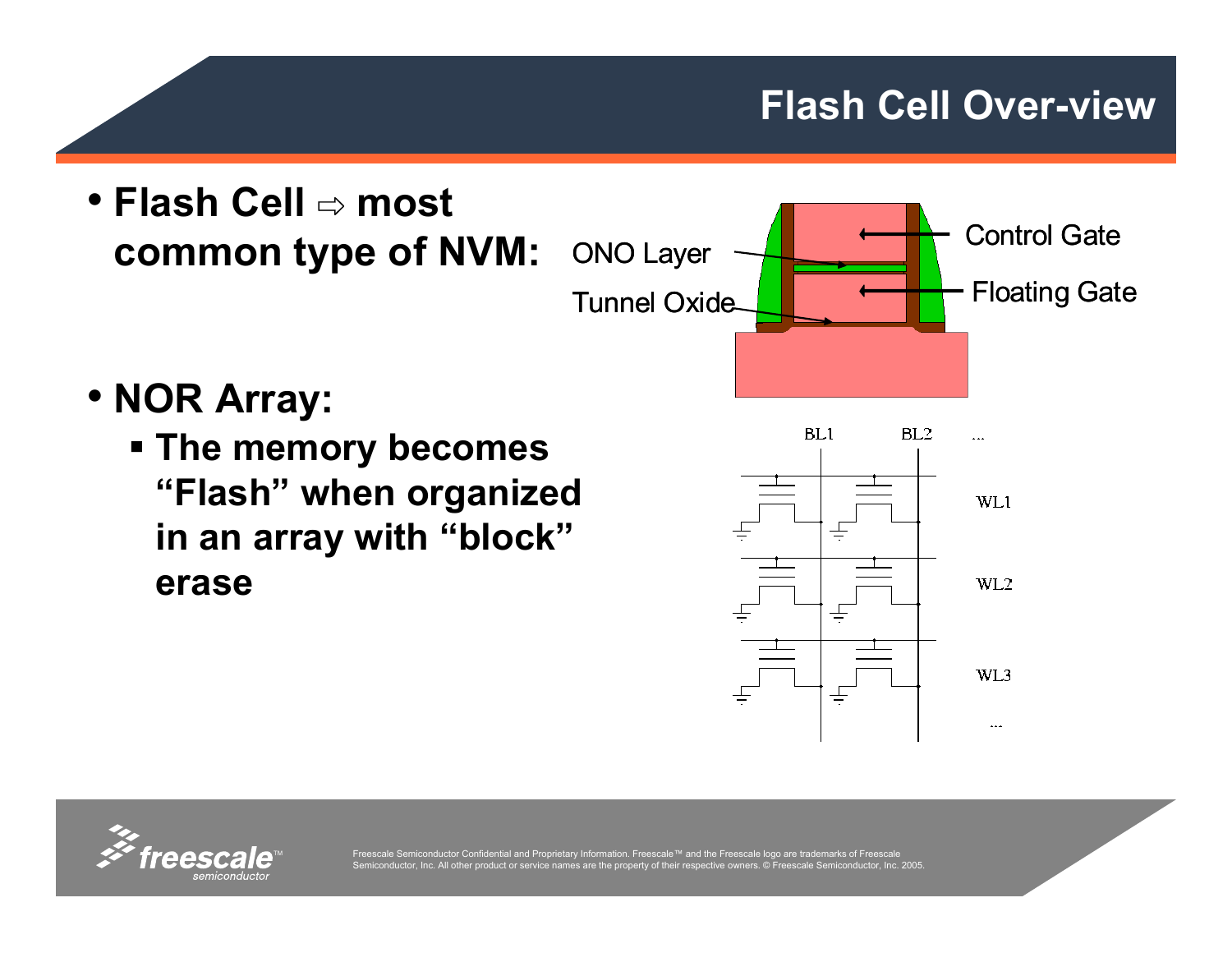### **Flash Cell Operations**



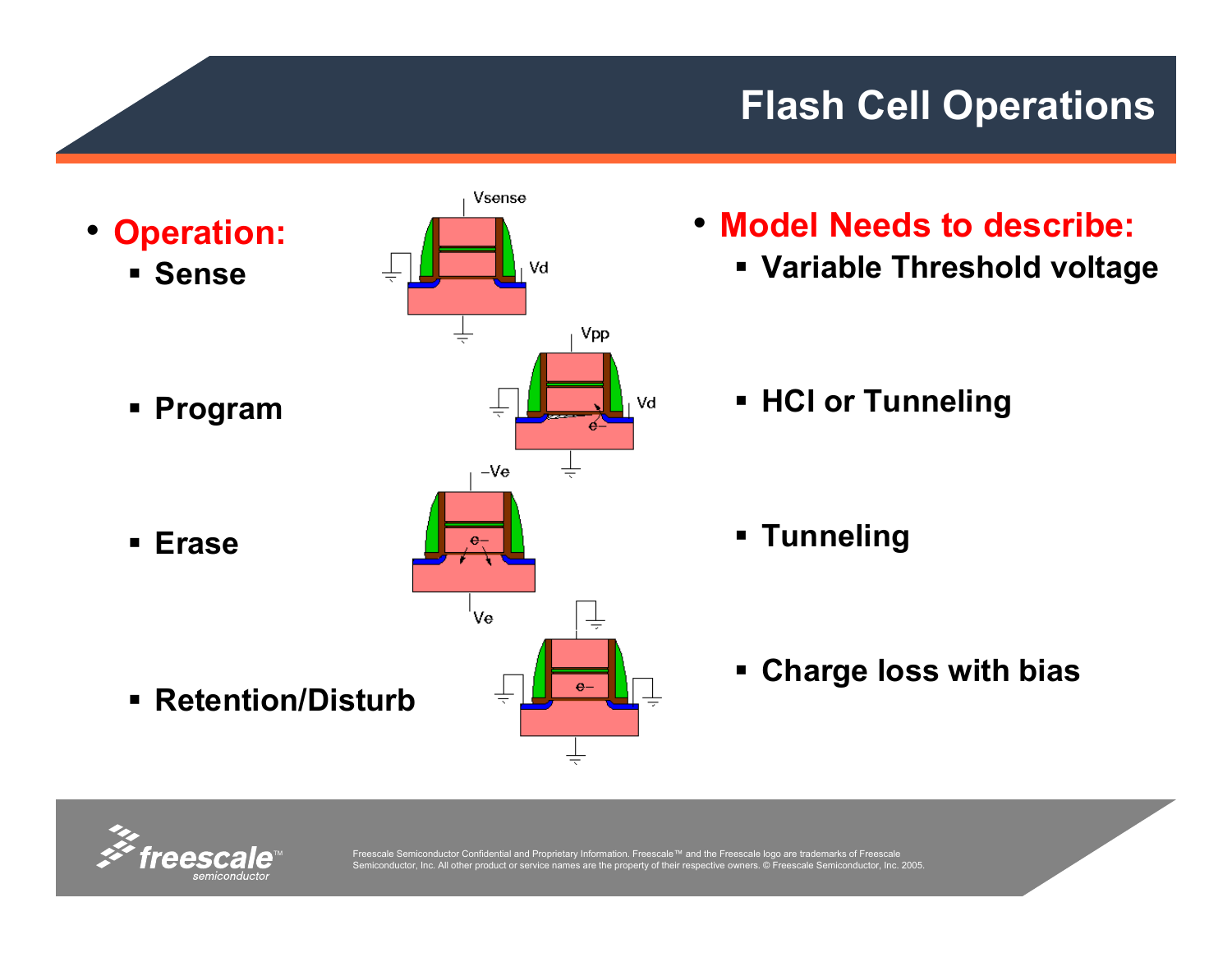

#### •**Basic sense circuit**



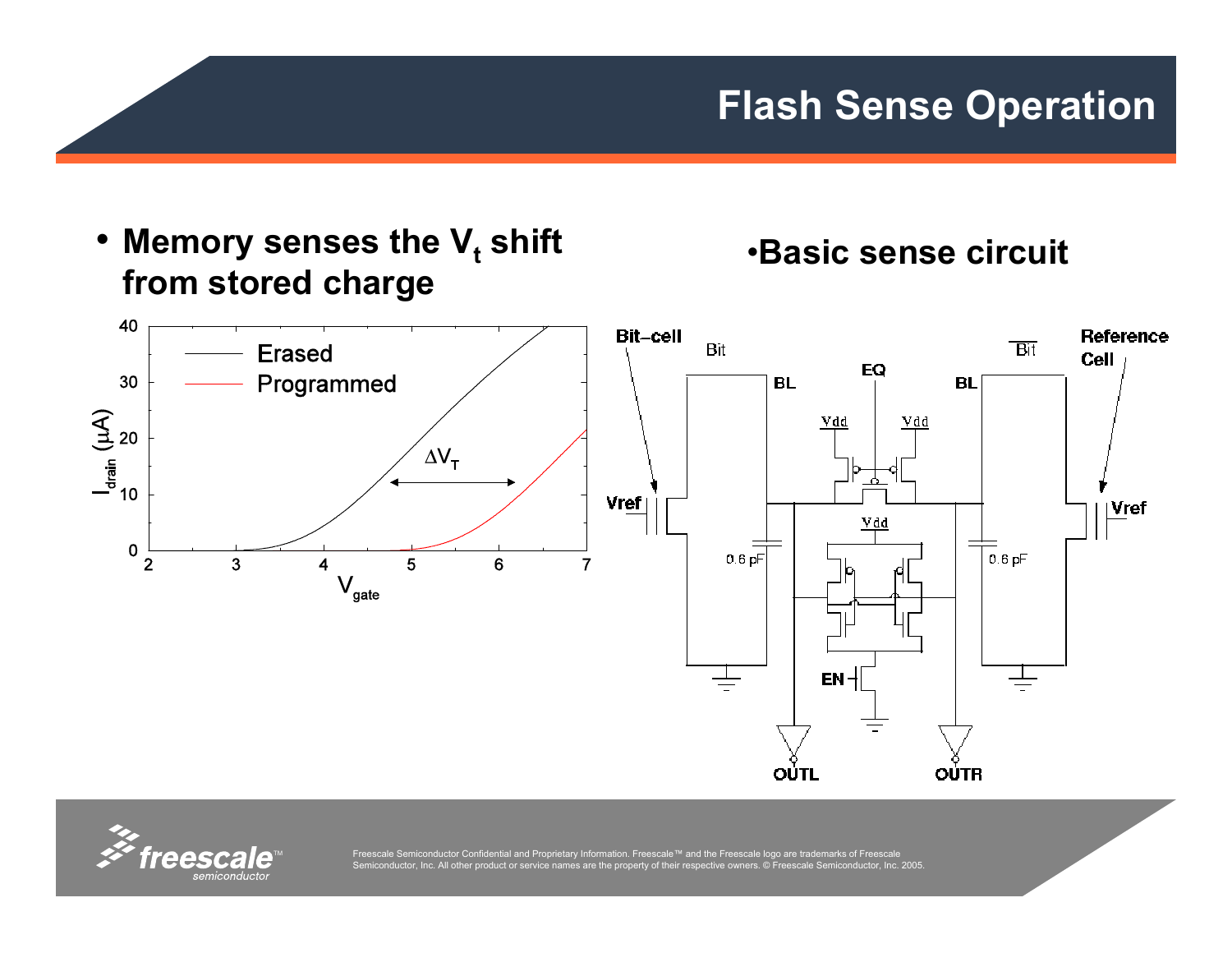## **Simple Approach**

- **Separate models for program/erase V** $_{\rm t}$
- **More flexible sub-circuit**



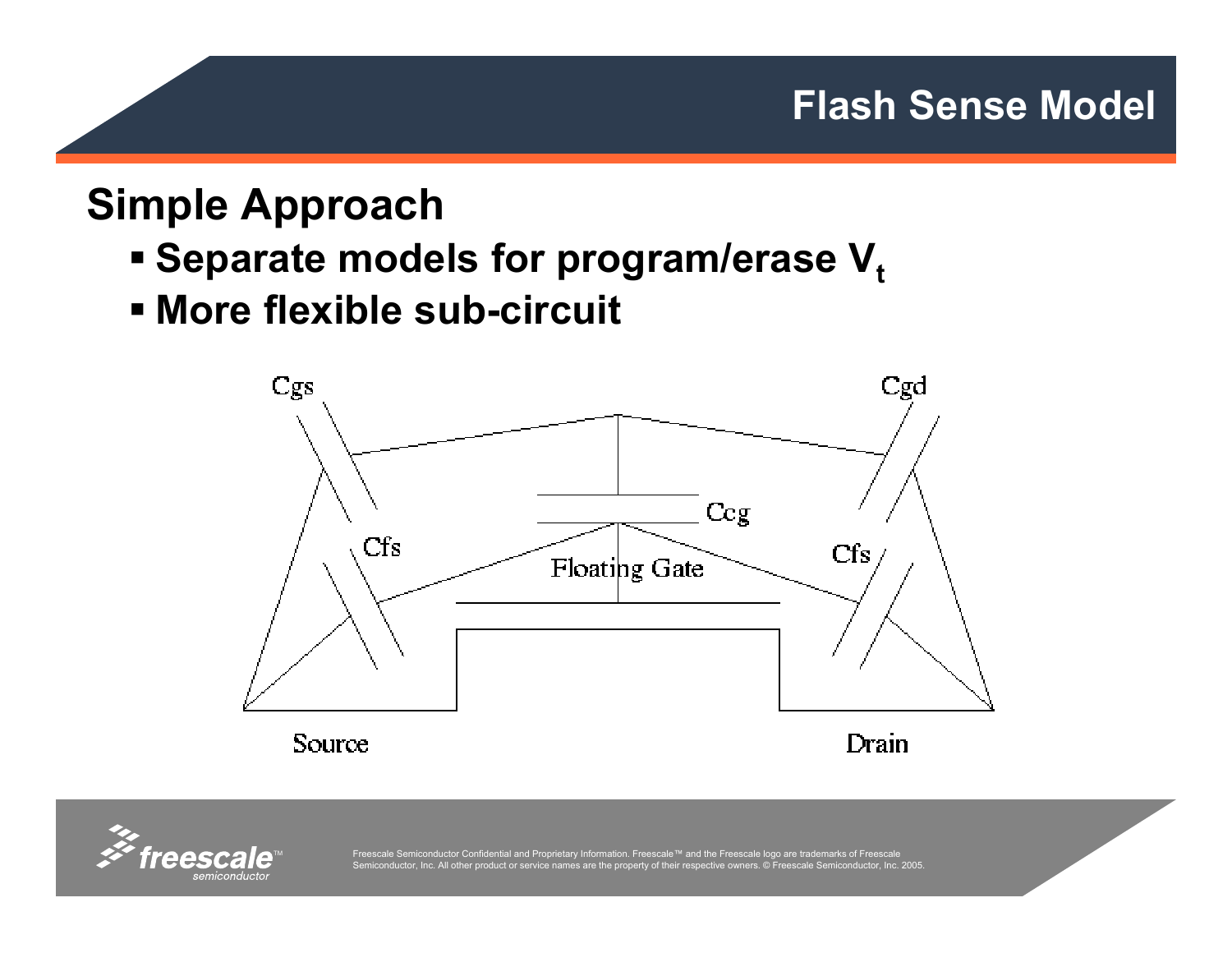#### **Floating Gate Capacitance Model**



• As  $\alpha_{\sf g}$  increases, V<sub>FG</sub> emulates more the control gate potential

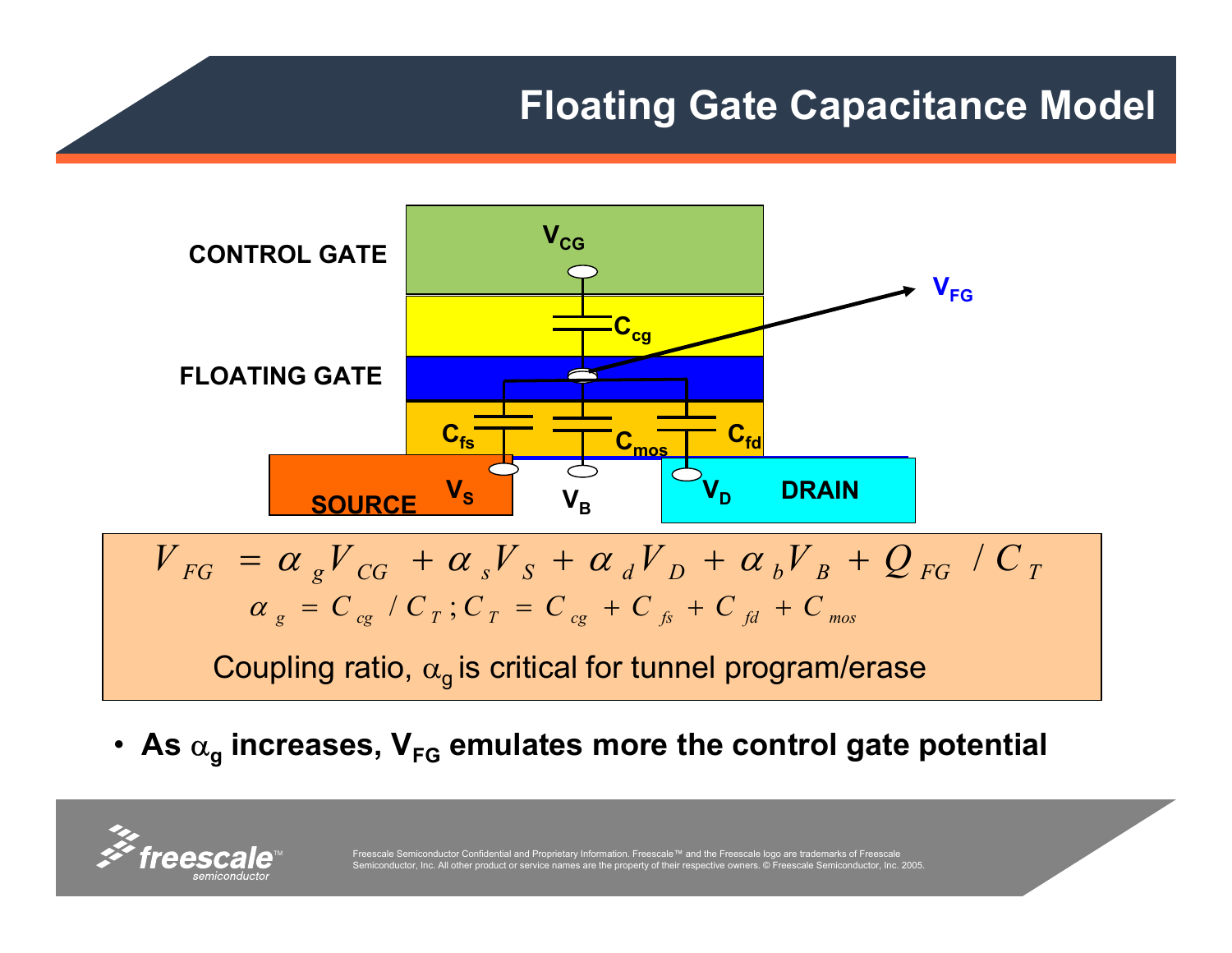#### **Flash Sense Model**

- **Charge stored on floating node:**  $\mathbf{Q}_{\mathsf{FG}} \thicksim \mathbf{C}_{\mathsf{mos}} \; \mathbf{V}_{\mathsf{fg}} + \mathbf{C}_{\mathsf{fs}} \; \mathbf{V}_{\mathsf{fg}} + \mathbf{C}_{\mathsf{fd}}(\mathbf{V}_{\mathsf{fg}} \thicksim \mathbf{V}_{\mathsf{dg}}) + \mathbf{C}_{\mathsf{cg}}(\mathbf{V}_{\mathsf{fg}} \thicksim \mathbf{V}_{\mathsf{cg}})$
- **Define coupling ratios:**  $\alpha_{\mathbf{g}} = \mathbf{C}_{\mathbf{c}\mathbf{g}} / (\mathbf{C}_{\mathbf{c}\mathbf{g}} + \mathbf{C}_{\mathbf{mos}} + \mathbf{C}_{\mathbf{fd}} + \mathbf{C}_{\mathbf{fg}})$  $\alpha_{\mathbf{d}}^{\mathsf{T}} = \mathbf{C}_{\mathsf{fd}}^{\mathsf{T}} / (\mathbf{C}_{\mathsf{cg}}^{\mathsf{T}} + \mathbf{C}_{\mathsf{mos}}^{\mathsf{T}} + \mathbf{C}_{\mathsf{fd}}^{\mathsf{T}} + \mathbf{C}_{\mathsf{fs}}^{\mathsf{T}})$

• 
$$
V_T \sim -Q_{FG}/C_{cg} + (1/\alpha_g) V_{T,FG} - (\alpha_d/\alpha_g) V_d
$$

- Charge of floating node shifts V<sub>t</sub>
- **Drain coupling to floating gate introduces "DIBL"**
	- **Typically** <sup>α</sup>**<sup>g</sup> = 0.5-0.75 and** <sup>α</sup>**<sup>d</sup> ~ 0.1**



•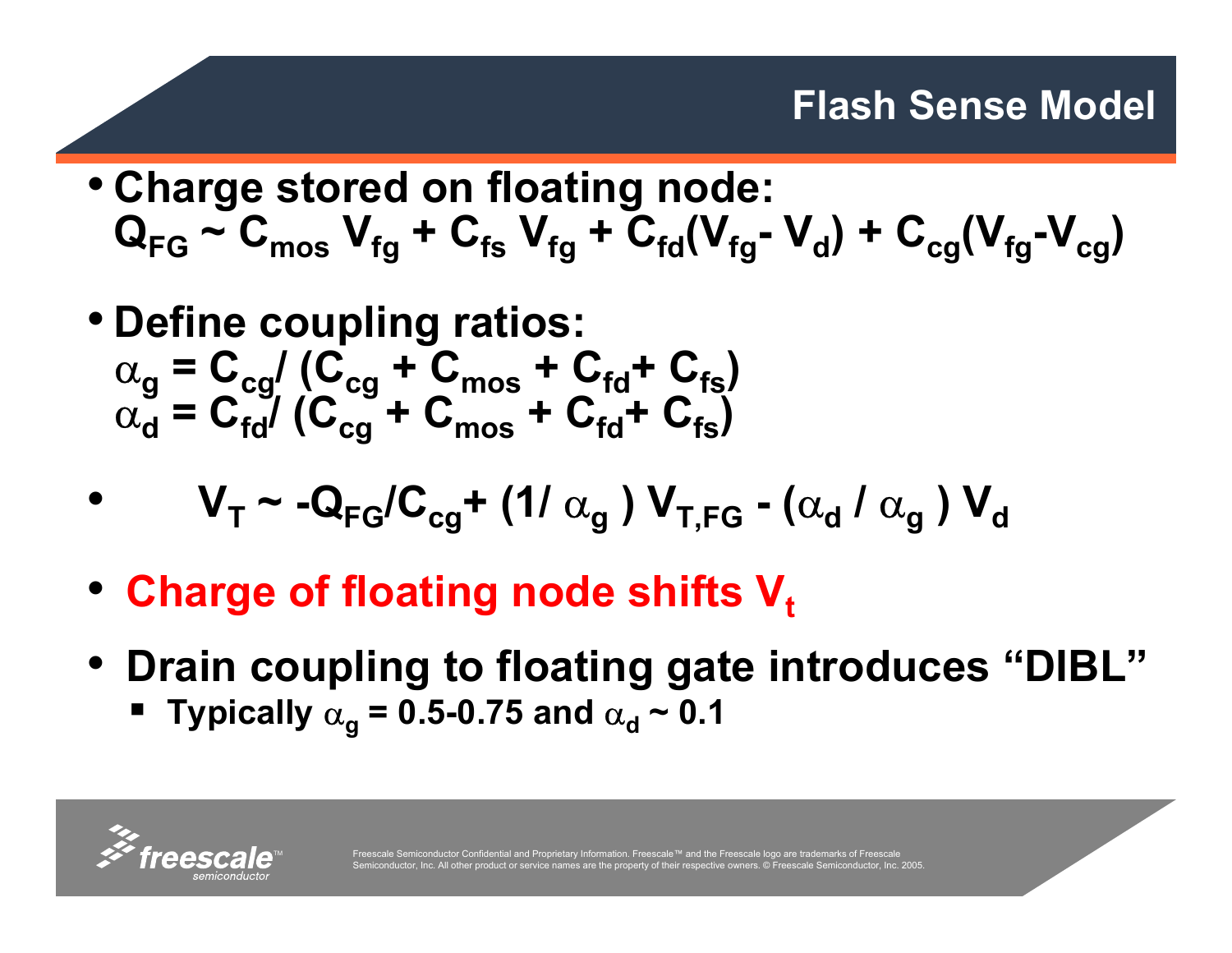#### **Sense Model: Extraction**

- **Extract base MOSFET model by accessing floating gate**
- • **Compare to bit-cell to obtain coupling capacitances**
- • **Requires comparison of two devices** ⇨ **subject to mis-match errors**
- • **Extraction with bit-cell alone (e.g. ref) = requires erase or program model**



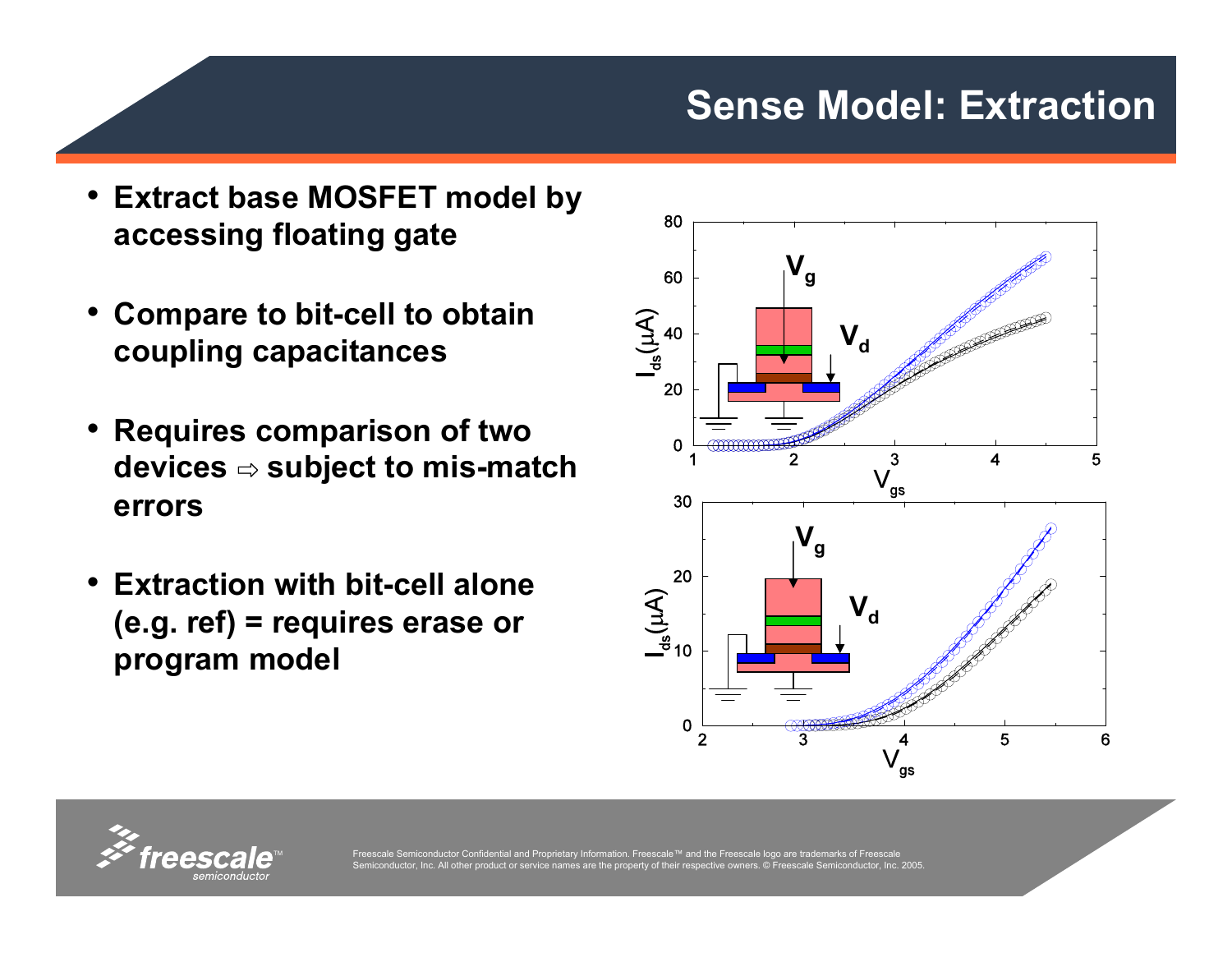#### **Flash Sense Model: Use**



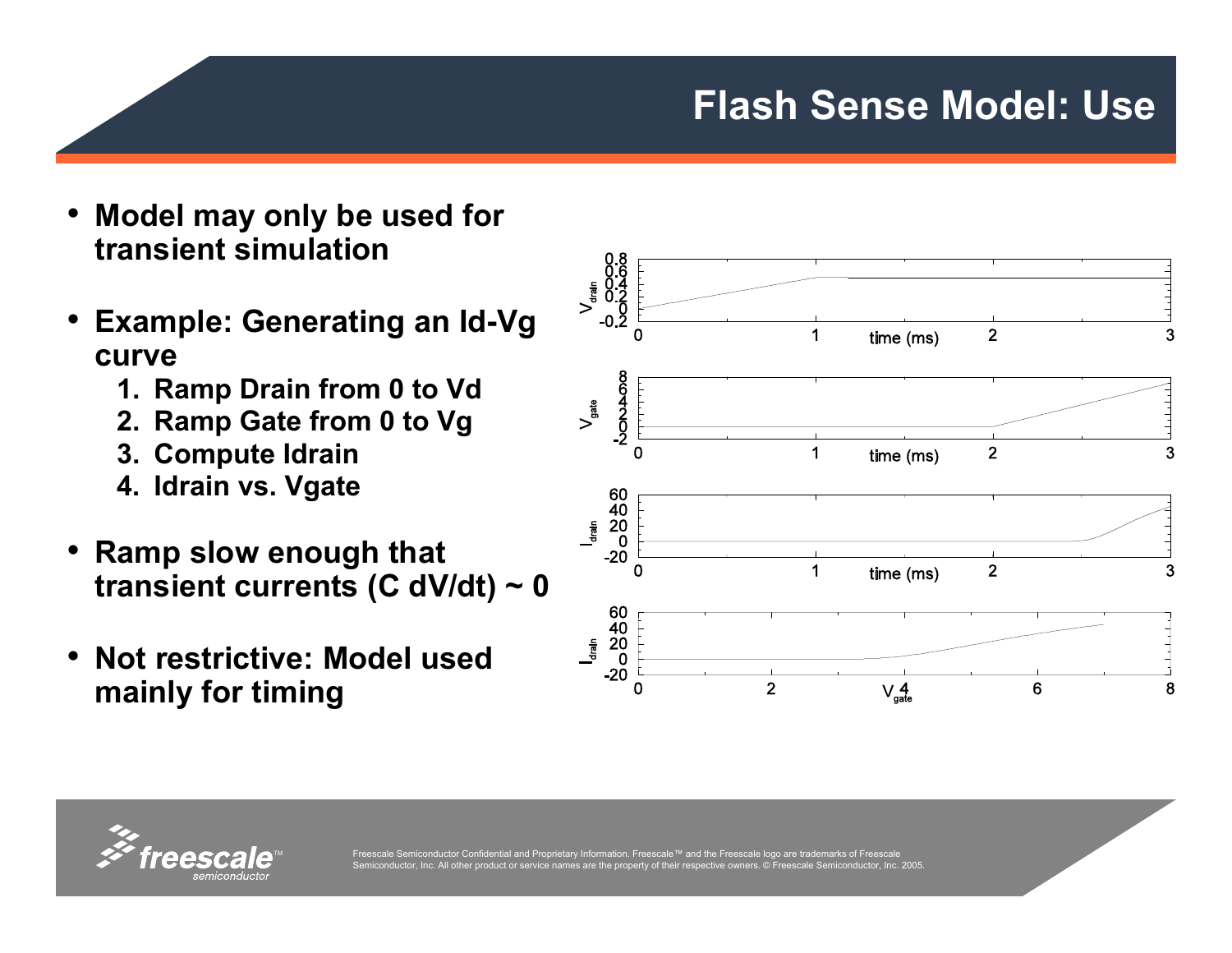• **May build a DC Flash model:**



**Solve for Floating node potential for capacitor subcircuit model**

- **See:** 
	- **Y. Tat-Kwan,** *et. al***.** *IEDM Tech Dig.* **p. 157 (1994)**
	- **L. Larcher,** *et. al. IEEE Trans. Elec. Dev.***,** 49 **p. 301(2002)**
- Voltage source sets V<sub>fg</sub> such that charge Q<sub>FG</sub> is conserved

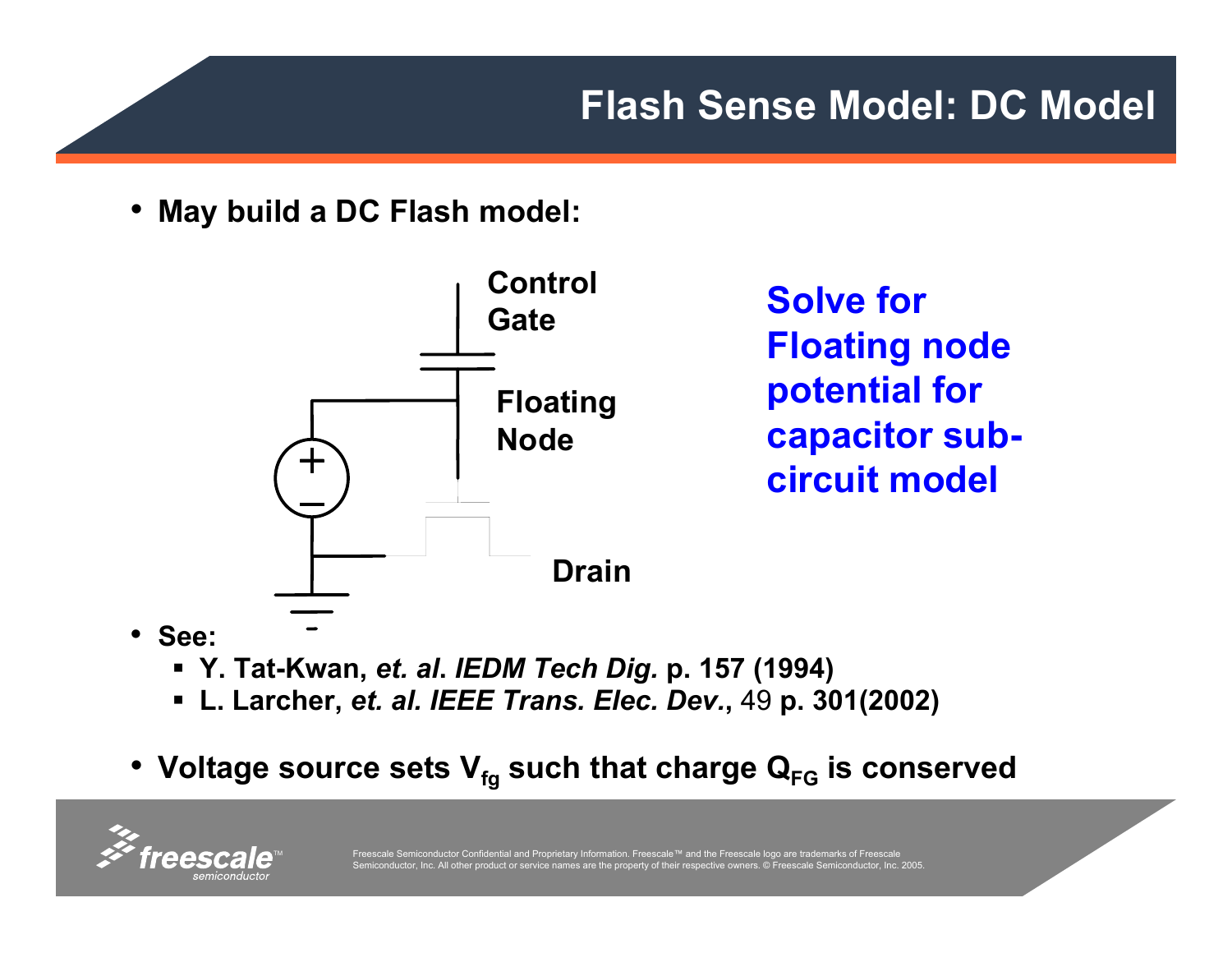#### **Flash Program/Erase Model**

- • **Multiple Time scales:**
	- **Read ~ 10 ns**
	- **Program ~ 1** µ**<sup>s</sup>**
	- **Erase ~ 100 ms**
	- **Retention/Read Disturb ~ 10 Years**
- **Read** ⇨ **tightest timing, so most need for circuit simulation**
- • **Program/Erase** ⇨ **May need a circuit model (multi-level storage)**
- • **Most models add non-linear resistor or current source**



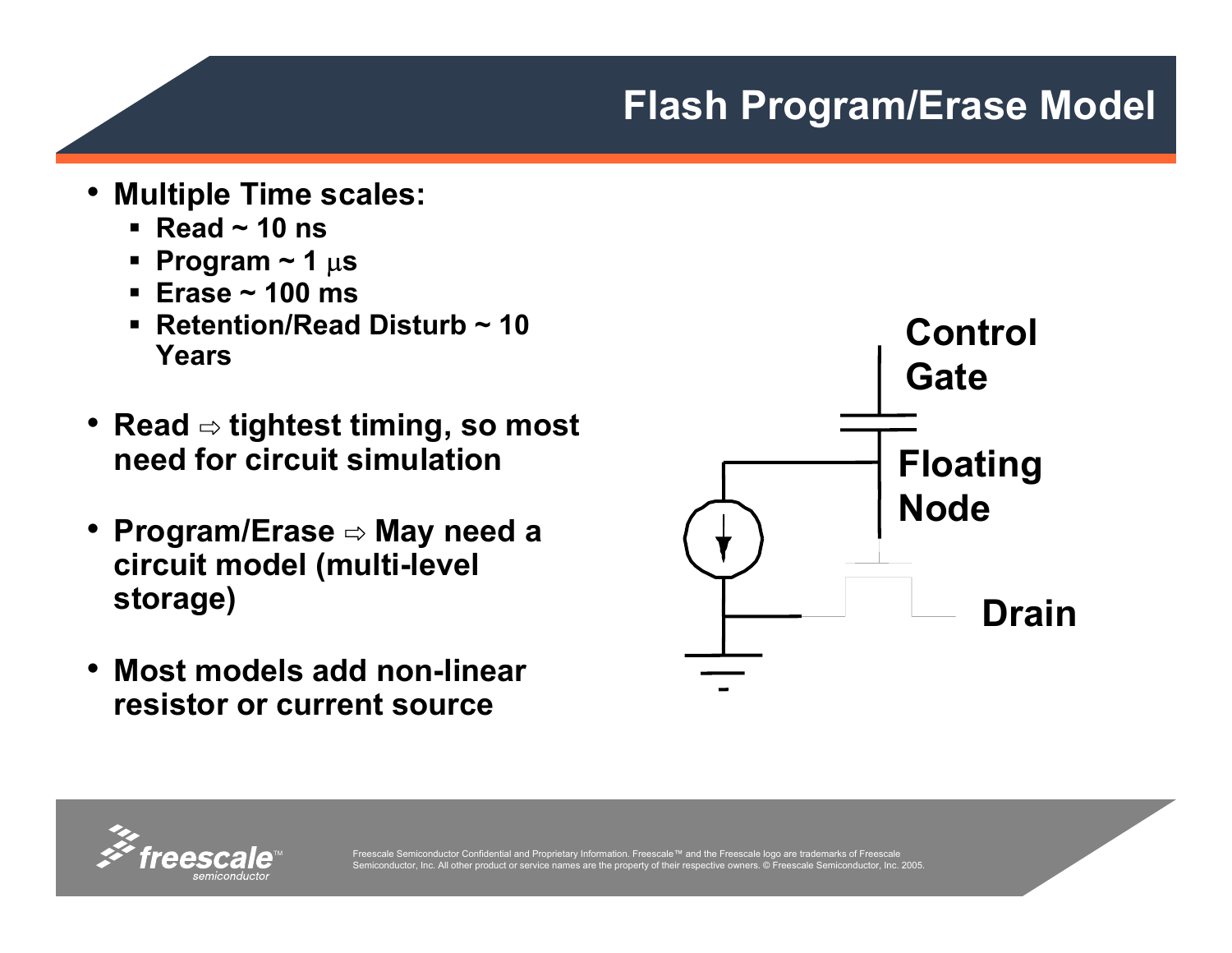### **Floating Gate and Discrete Trapping NVM**



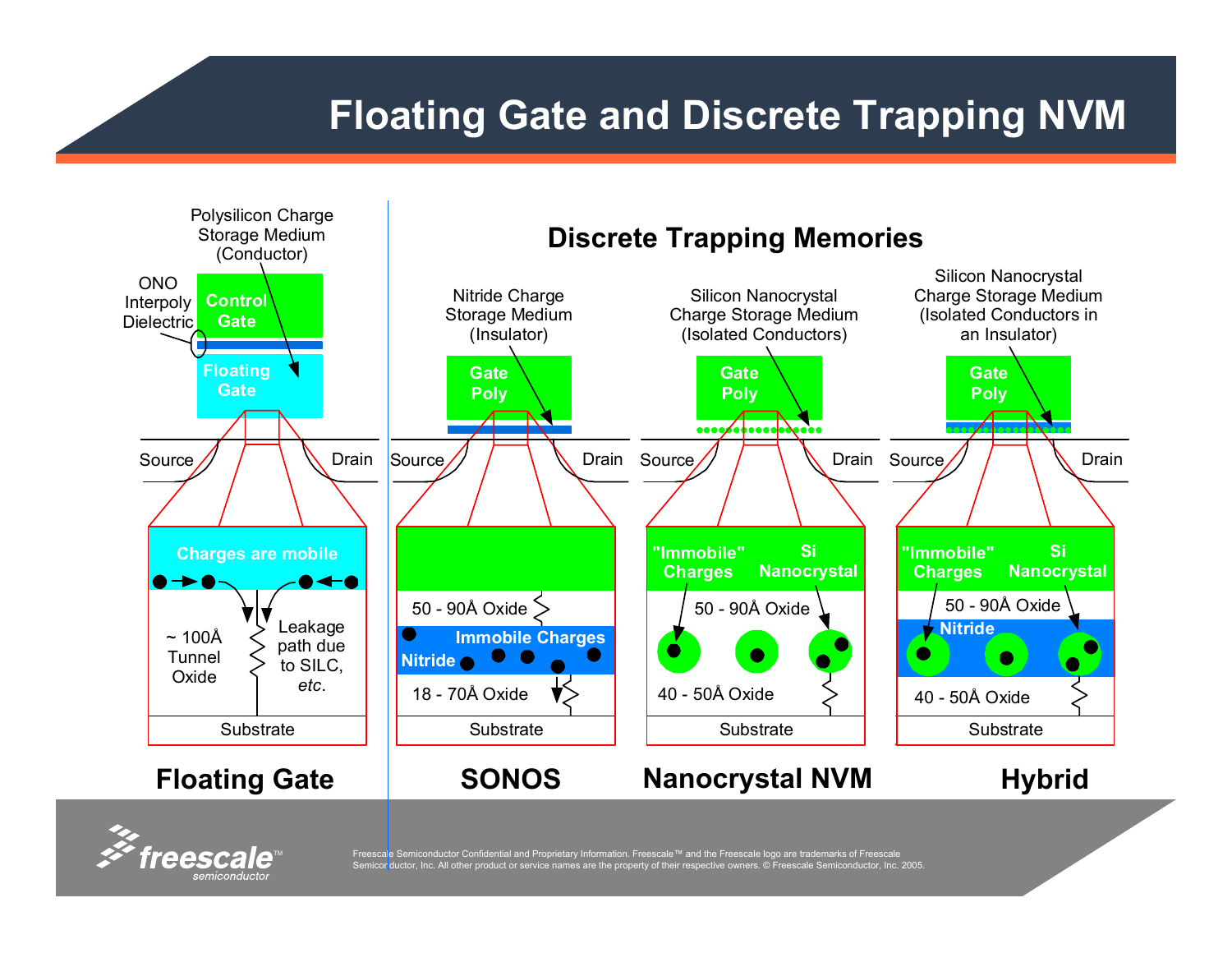#### **4Mb Memory Array**



• **4Mb Nanocrystal Memory arrays fabricated using 90nm CMOS process technology**

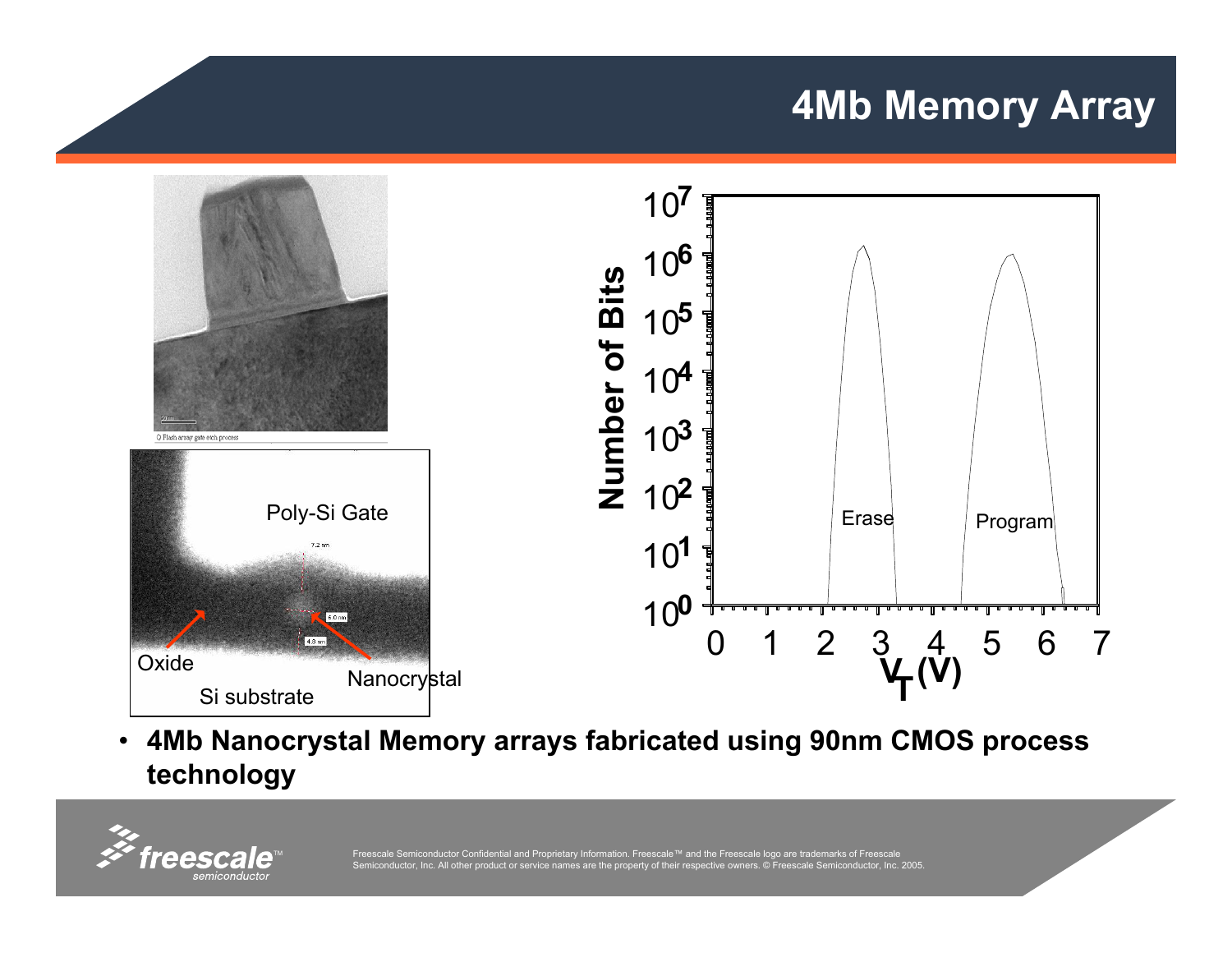#### **FN Erase Model**



**Time (s)**

- **WKB Tunneling current from nanocrystal, field dependent gate injection current and Coulomb blockade**
- **Model matches experimental results**

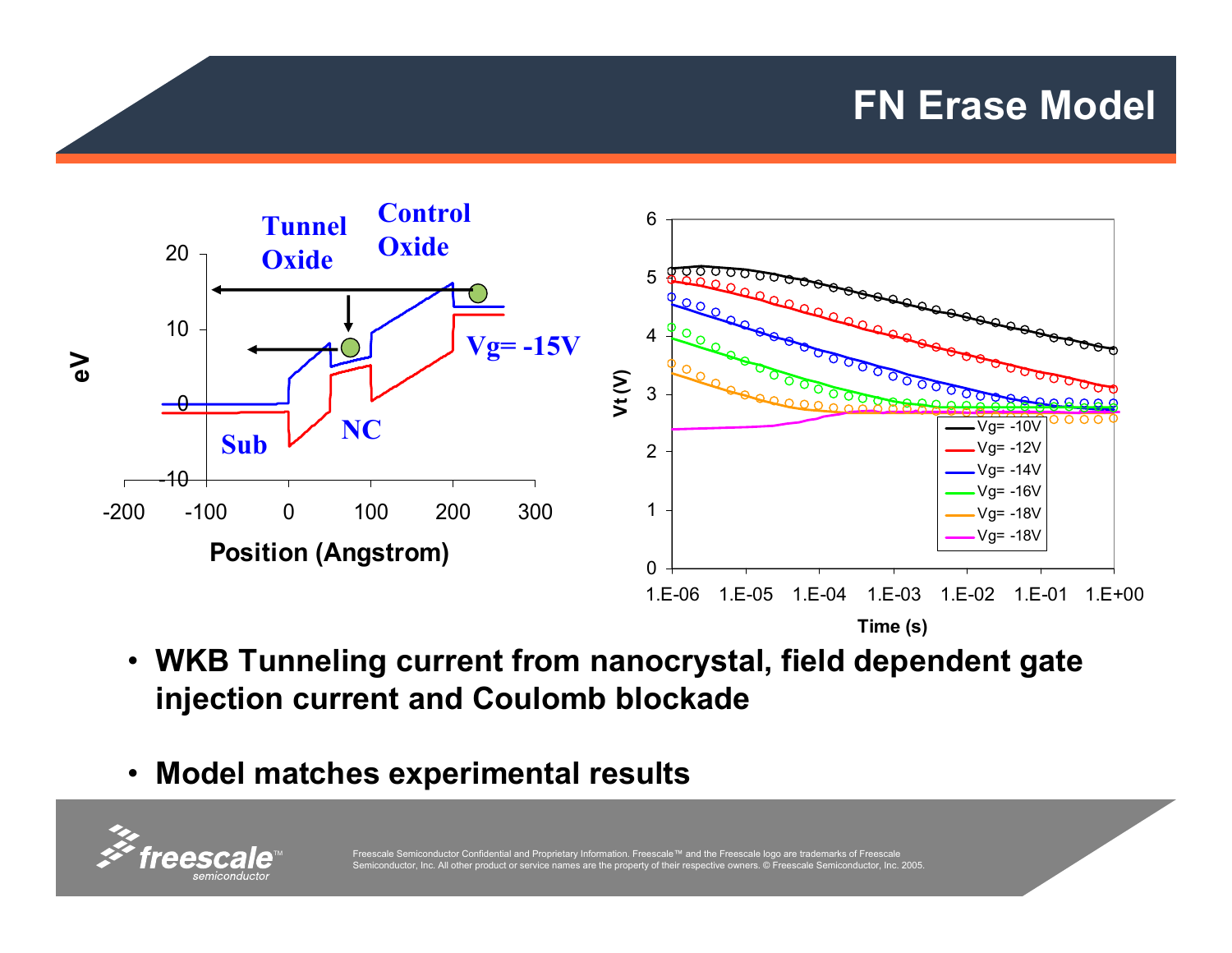#### **Nanocrystal Memory: Read disturb of Program State**

#### **Additive temperature activated component:**



- **↑Temp ↑ Accessible Defects**
- **Possible extrinsic effects**
- **Model matches experimental results**



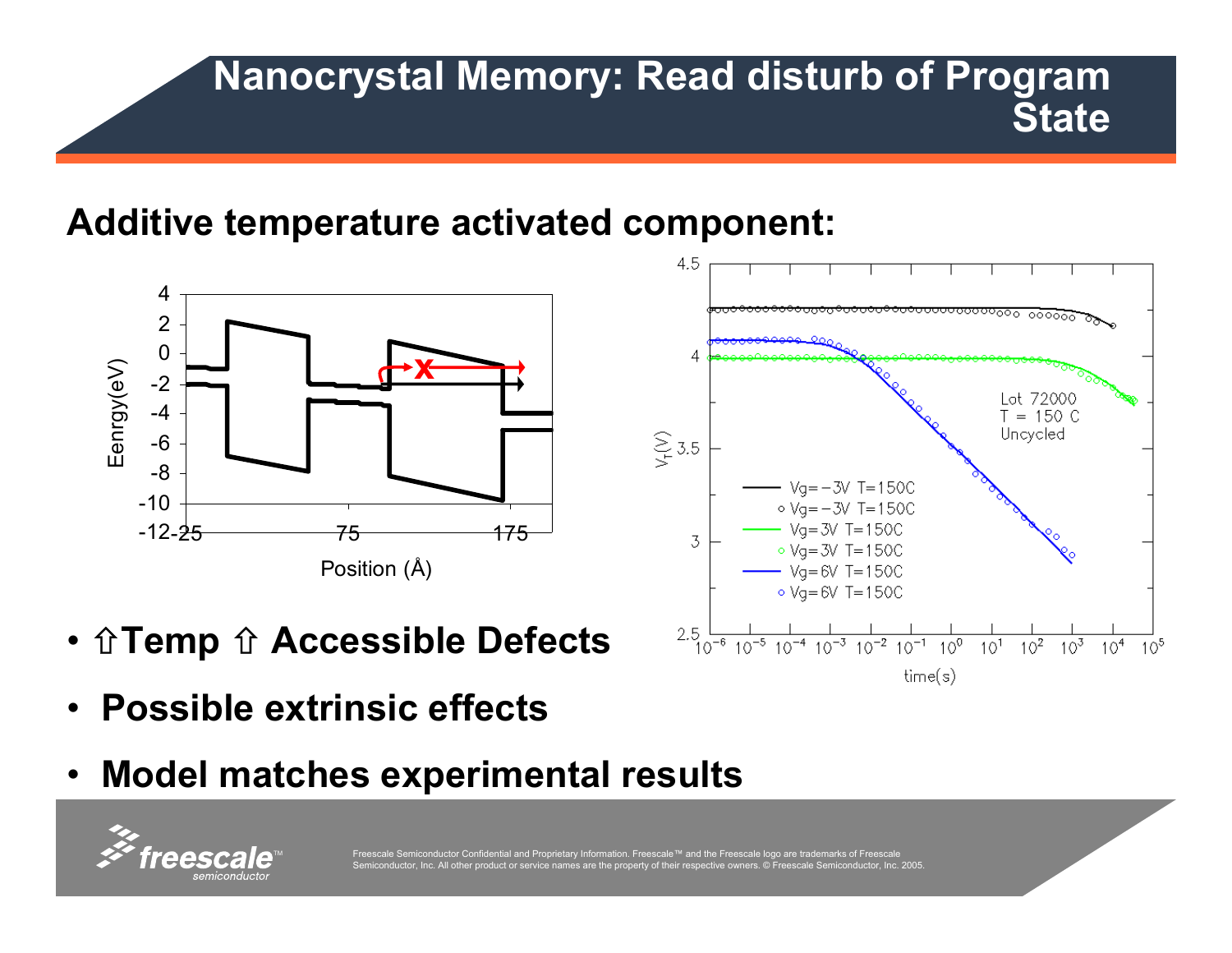### **Non-uniform Charge Storage**

**Hot-carrier injection stores charge locally near diffusions:**



**Ⅴ<sub>T</sub> a function of charge location**  $\Rightarrow$  **basis of 2-bit/cell** 

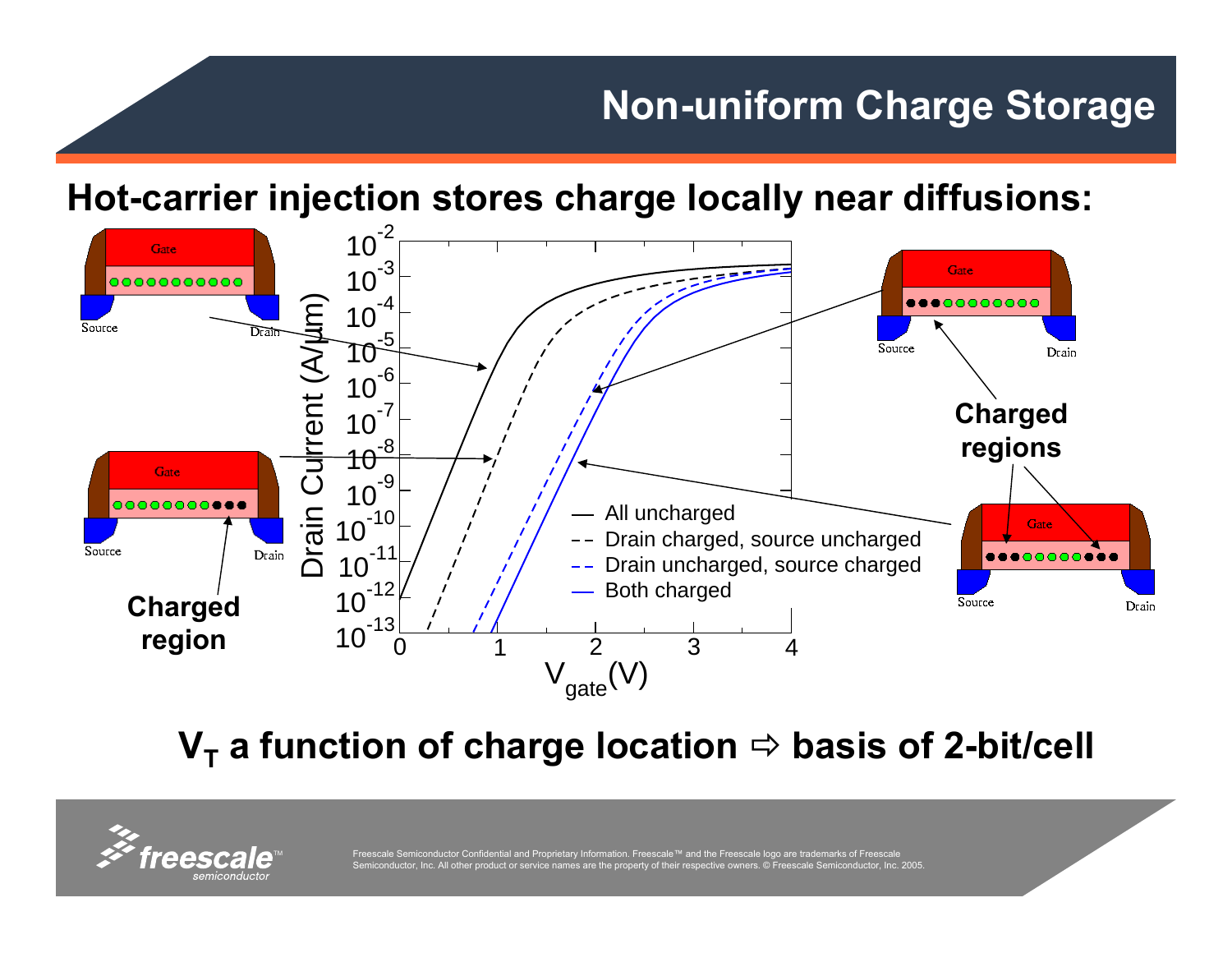#### **Charge-Trapping NVM: 2 Bit Storage**

• **A simple circuit model:**



| Forward $V_t$ | Reverse $V_t$ | <b>State</b> |
|---------------|---------------|--------------|
| High          | <b>High</b>   | 11           |
| High          | Low           | 10           |
| Low           | <b>High</b>   | 01           |
| Low           | Low           | 00           |

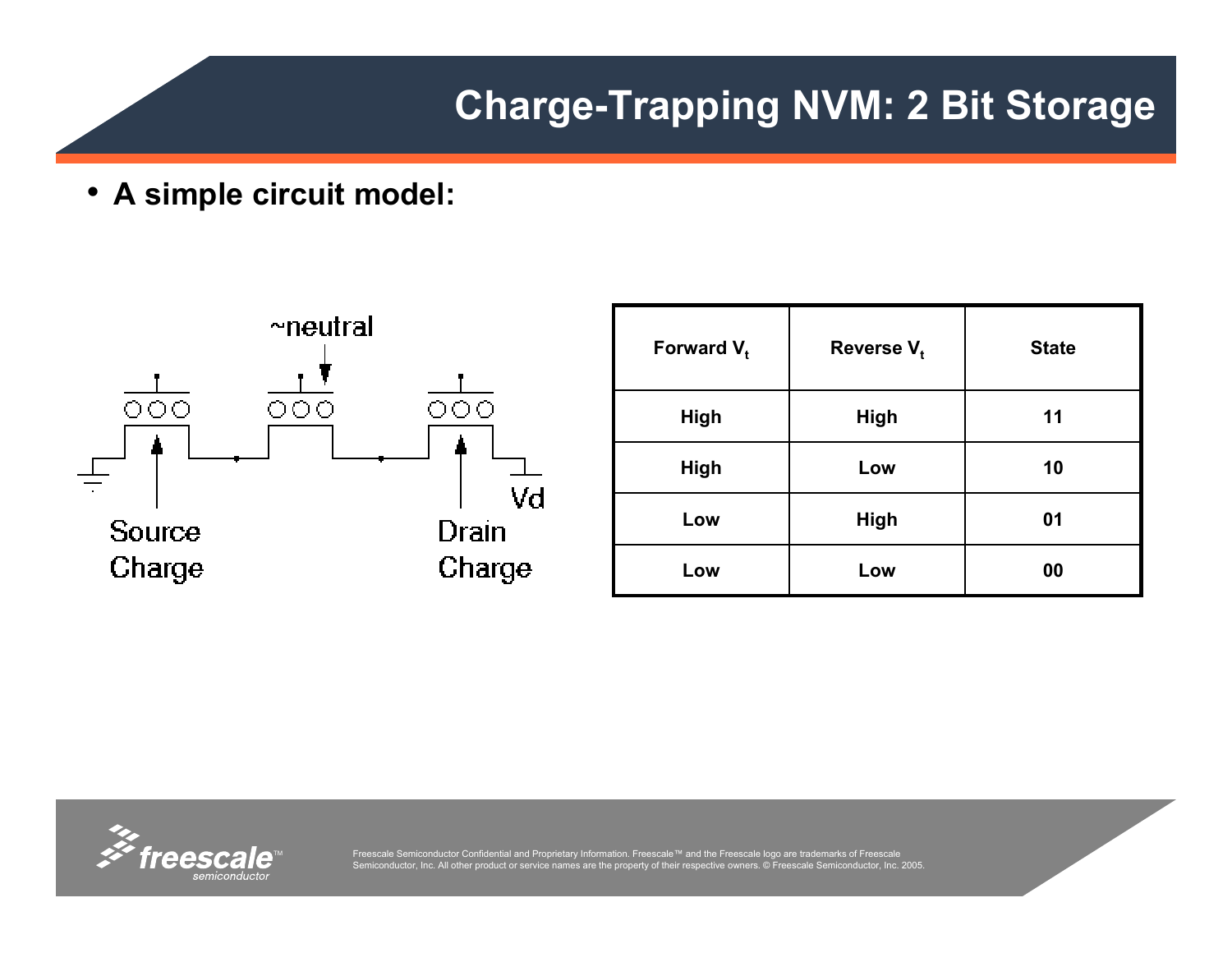Approximate 2-D Poisson equation including  $\Delta V_t(y) \propto \sigma(y)$ :

$$
\ell^2 \frac{\partial^2 \psi_s(y)}{\partial^2 y} + V_{gs} - V_{t0} - \Delta V_t(y) + 2\phi_f - \psi_s(y) = 0
$$

#### **V<sub>G</sub>** when minimum at 2φ<sub>F</sub> ⇨ V<sub>T</sub>



**Solid** Ö **Numerical device simulation**

**Dashed** Ö **Quasi-2D model**

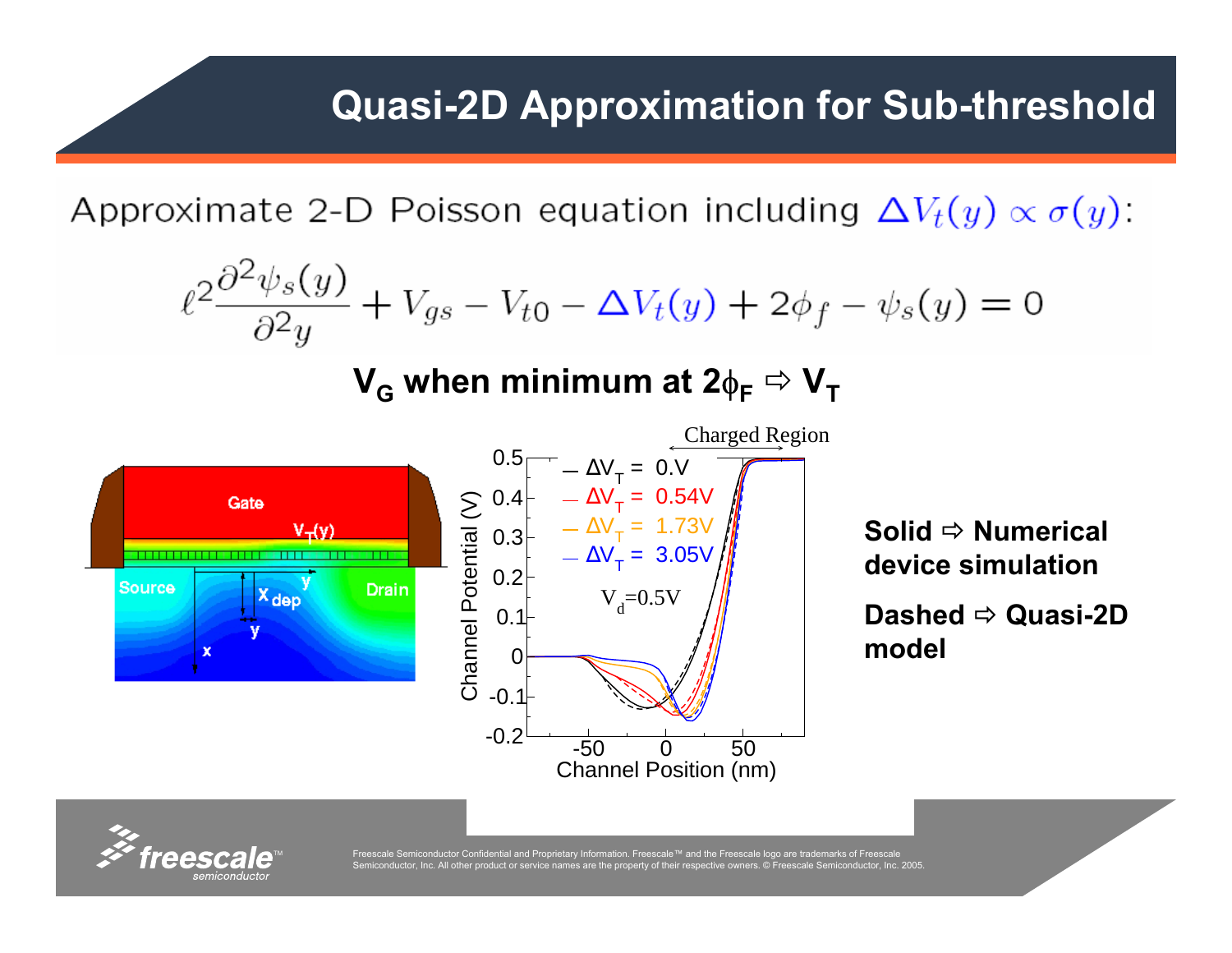## **Reliability Model: For Retention and Read Disturb**

- **Non-linear current source** ⇨ **model charge loss:**
- •**Integrate in log(t)**
- • $dQ/d(log(t)) = t dQ/dt = t I_{tunnel}(V)$
- ⇨ **May calculate long-time loss:**
- • **Physics of charge loss (tunneling) is lumped into the non-linear current source**



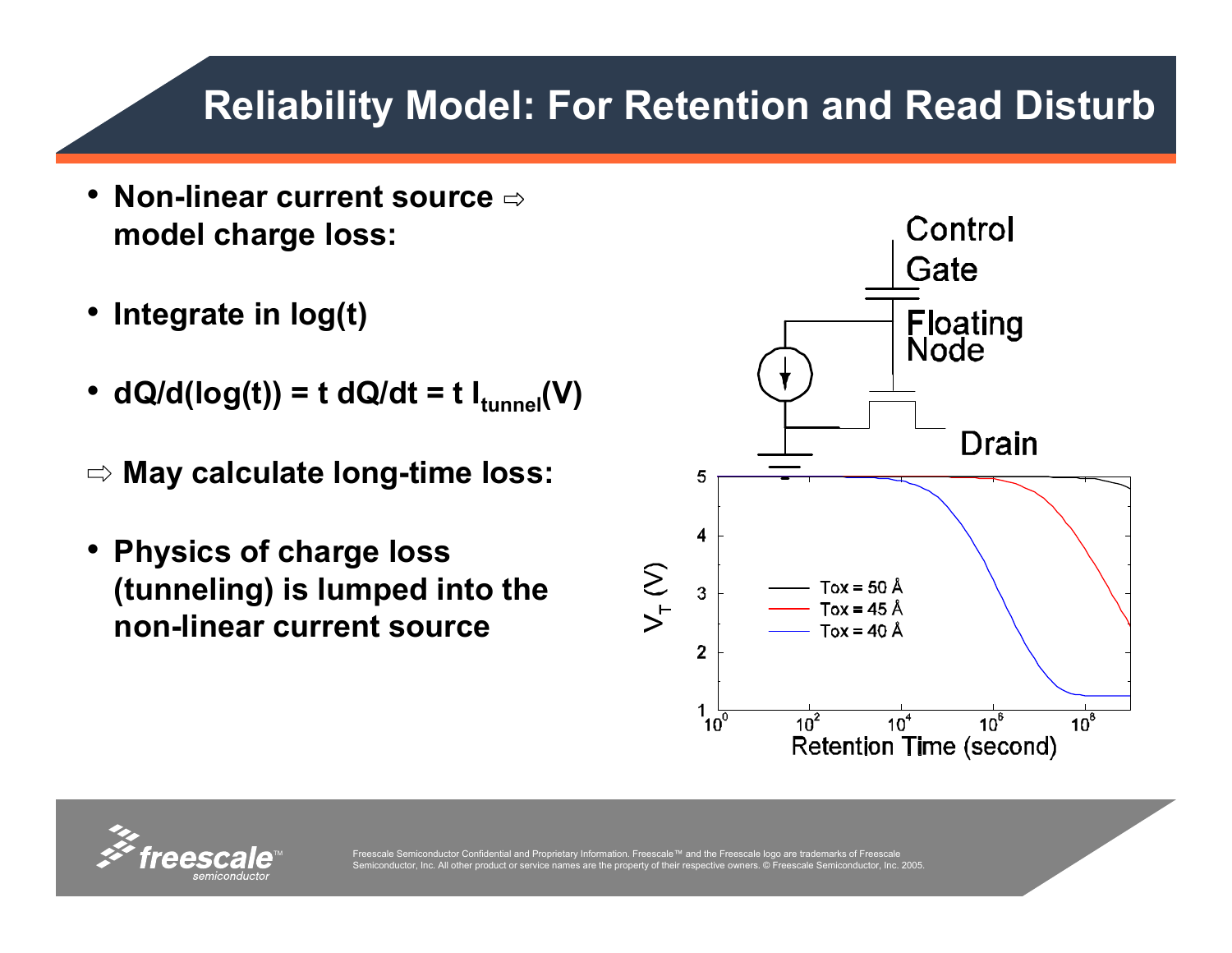

- **Capacitor sub-circuit** ⇨ **foundation for flash model**
- **Appropriate for timing simulation**
- **May be augmented to model:**
	- **Program and erase**
	- **Vt drift due to P-E cycling**
	- **Reliability (charge loss or gain)**
	- **Device asymmetry (2-bit storage)**